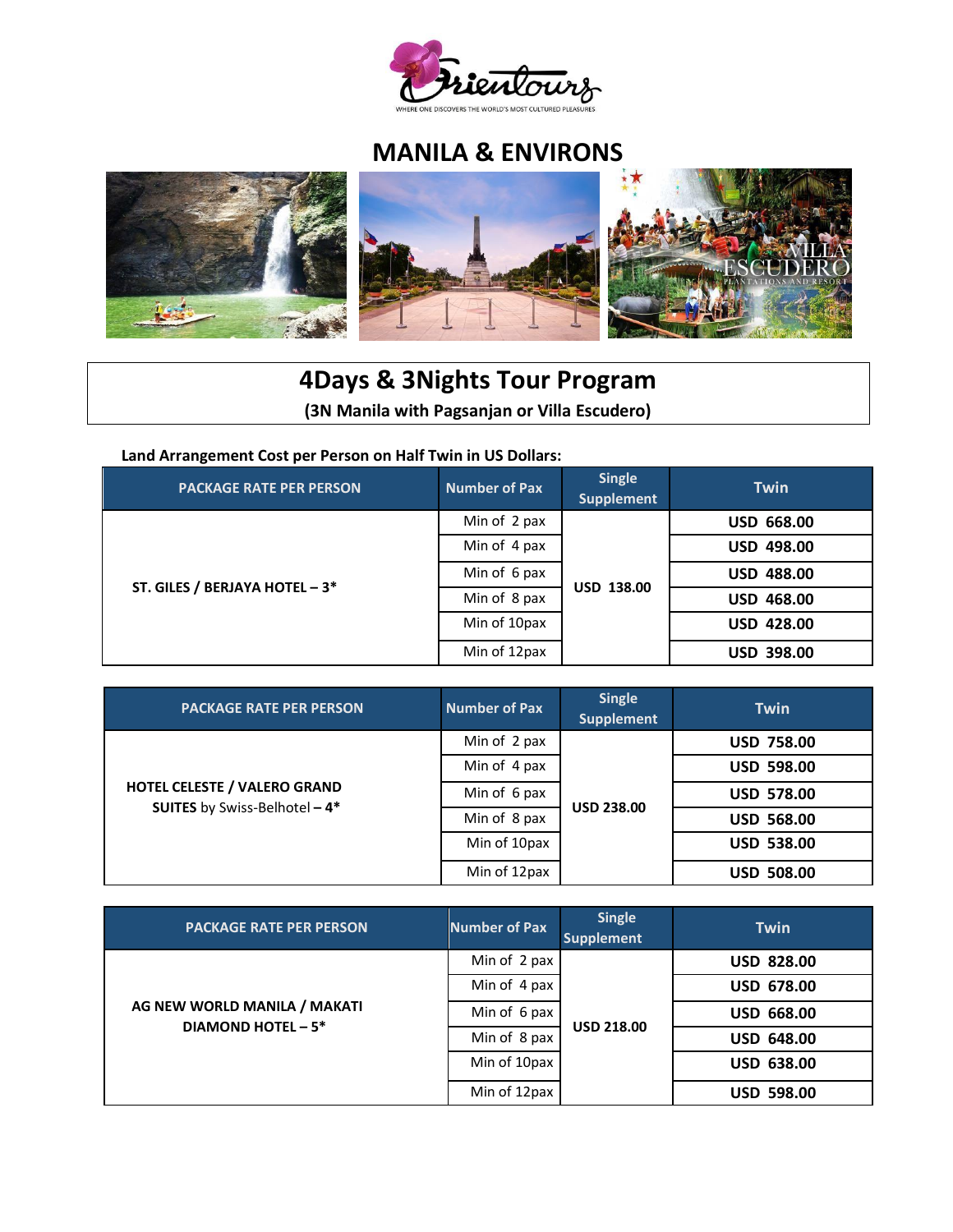

#### **INCLUSIONS:**

- Three (3) nights Hotel Accommodation in Manila
- Daily breakfast inside the hotel
- Roundtrip airport transfers with Meet & Greet
- Private transfers during tours
- Manila City sightseeing tours & shopping **OR** Manila City sightseeing with taste of Binondo
- Pagsanjan Falls Day tour **OR** Villa Escudero Day tour
- Meals specified in the itinerary
- Services of an English-speaking tour guide
- Admission/Entrance fees as specified in the itinerary

## **EXCLUSIONS:**

- Airfare cost Domestic & International
- Porterage at airports, seaports and hotels/resorts
- Tippings and Gratuities
- Meals not specified in the Itinerary
- Travel Insurance
- Other incidental charges that are personal in nature

# **SUGGESTED ITINERARY:**

# **Day 01: ARRIVAL IN MANILA**

Arrival in Manila.

Meet and greet at the Manila International Airport.

Transfer to Hotel for acccommodation. The rest of the day is free. Overnight stay at the hotel.

## **Day 02: MANILA CITY TOUR WITH SHOPPING (B/Snacks)**

Breakfast inside the hotel. *Morning tour in Binondo. Start the walking tour at Binondo Church also known as Basilica of Saint Lorenzo Ruiz and Our Lady of the Most Holy Rosary* 

*Parish. Followed by visiting Chinese Restaurant and trying Chinese and Filipino inspired delicacies at Eng Bee Tin, Cafe Mezzanine also known as The Fireman's Coffee Shop all revenue of Cafe Mezzanine is donated to Binondo Paco Fire Search and Rescue Brigade. Continue the food adventure in Tasty Dumplings, Quick Snacks and lastly the oldest restaurant in Manila The New Toho Food Restaurant.* 

*PM tour of the old city of Manila visiting Rizal Park, the walled city of Intramuros, San Agustin Church, Casa Manila, Fort Santiago, CCP and Casa Manila. Proceed to SM Mall of Asia for free time shopping. Return to the hotel after the tour.* 

*Overnight stay at the hotel* 

Day 03: FULL DAY PAGSANJAN FALLS OR VILLA ESCUDERO (B/L) Breakfast inside the hotel. Proceed to Pagsanjan Falls Resort-1hr boat ride to Pagsanjan Falls OR Full day tour of the Villa Escudero Lunch included in the tour. Return to the hotel after the tour. Overnight stay at the hotel

## **Day 04: MANILA DEPARTURE**

Breakfast inside the hotel. Free time until transfer to the airport to take flight for departure.

#### NOTES:

\*Rates differs on peak periods: Chinese New Year/ Holy Week/ Golden Week/ Ironman/ Obon/ Chuseok/ Christmas/ New Year \*Daily itinerary time schedule and sequence may change at all times on local conditions \*Island to visit is subject to change due to local weather conditions

\*Snorkeling Gear & mask are not provided. Guest may bring their own. You may opt to rent but informed at least 1 day before







.